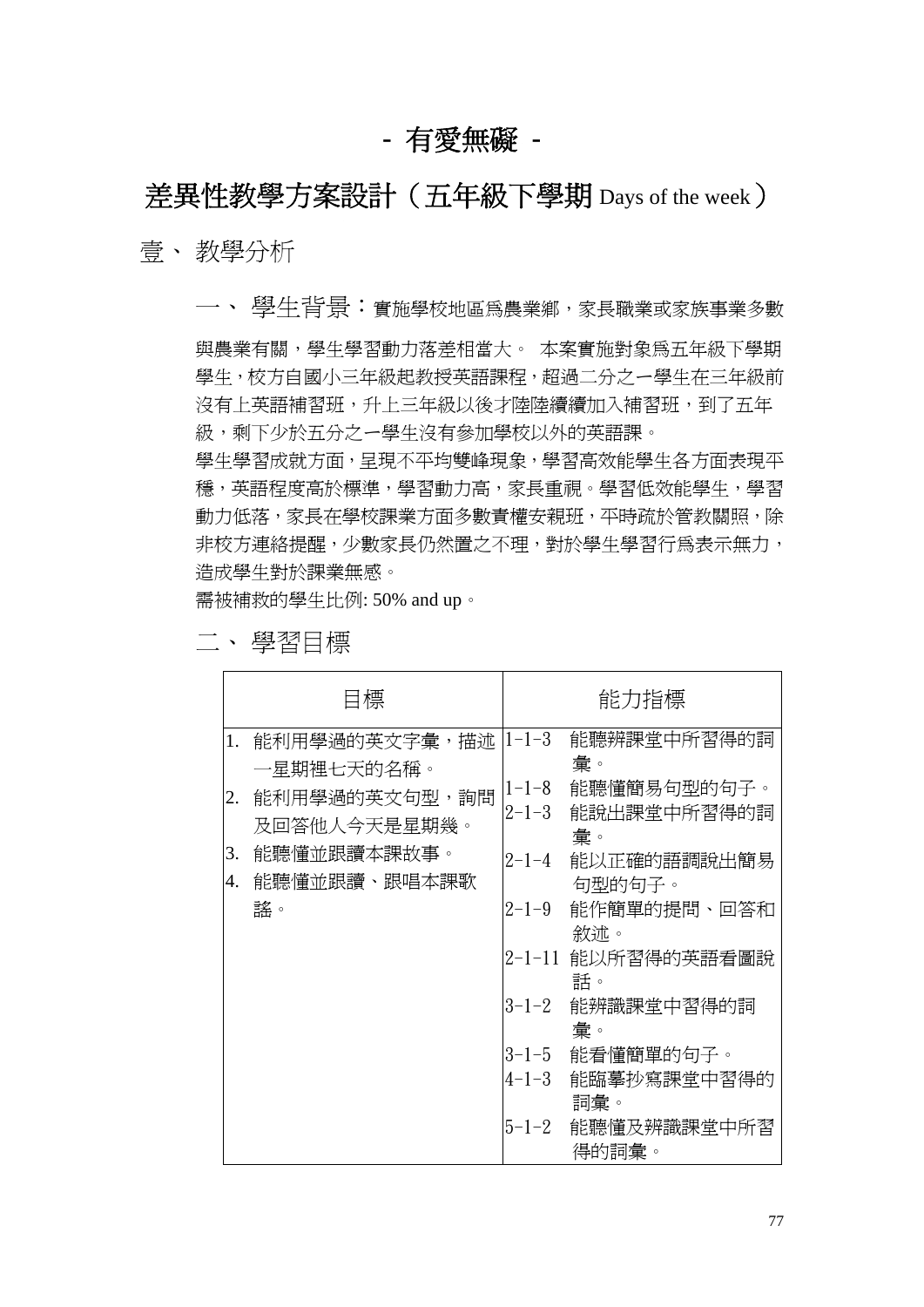## 三、 活動內容

(一) 教材分析

- 教材版本: 康軒 New Wow English, Book 6
- 主要字彙: Sunday, Monday, Tuesday, Wednesday, Thursday, Friday, Saturday
- 主要句型: What day is today? Today is \_\_\_\_\_. We/They have milk on  $\blacksquare$ .

## (二) 學習活動與教案設計:

## 第一節課:

原本的班上的分組即為異質性分組,成就高的學生有機會指導成就低的學 生,大家都有上場的機會。

1. 自編單字故事: 蚊子的一生 (簡易版)。

小蚊子出生的第一瞬間看到 sun,便把這一天取名叫做: Sunday.

第二天,小蚊子拿了 money 去買東西吃, 取名叫做 Monday.

第三天,吃到吐,命名為 Tuesday.

第四天,小蚊子被小朋友擊中,嗚呼哀哉,取名叫做 Wednesday.

第五天,小蚊子的冤魂講話變成大舌頭,命名為 Thursday.

第六天,小天使帶他去找玉皇大帝伸冤。他們一直 fly 一直 fly,小蚊子於 是將這一天命名為 Friday.

第七天,玉皇大帝生氣蚊子叮咬人類,傳播疾病,罪大惡極,判他殺頭。小 蚊子取名為 Saturday.

### 2. 單字教學:

- 分段目標: target words: Sunday, Monday,

Tuesday, Wednesday, Thursday, Friday, Saturday

- 3. 順序排列: 簡易覆述故事。
- 4. 動作教學: 配合單字做出動作。
- Sunday: 太陽出來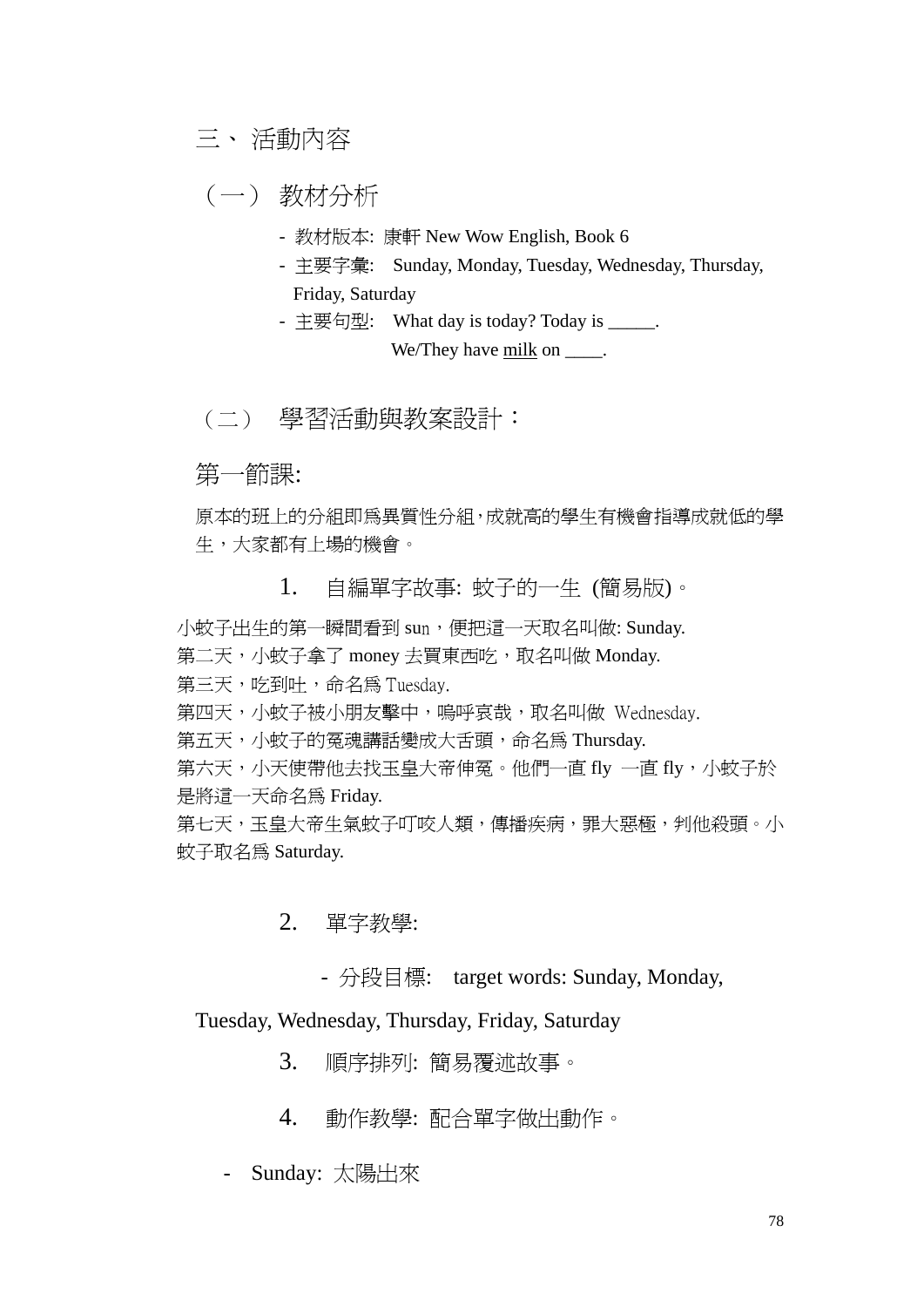- Monday: 從口袋拿錢出來
- Tuesday: 手放脖子,吐的動作
- Wednesday: 雙手拍打蚊子
- Thursday: 兩手放臉頰旁,舌頭伸出來,僵屍的樣子
- Friday: 兩手像翅膀一樣拍打
- Saturday: 一手放脖子,像刀子一樣殺頭
	- 5. 歌曲介紹: youtube 上不同的歌曲: 配合歌曲做

### TPR

Happy Day – http://www.youtube.com/watch?v=rgZy9v7oPlM

Days of the week –

http://www.youtube.com/watch?v=941e6RnP4EQ http://www.youtube.com/watch?v=7AvNq2CQnOI

第二節課:

1. 複習單字: Sunday, Monday, Tuesday, Wednesday,

Thursday, Friday, Saturday, today, milk, tea, watermelon, pizza, fish, pie.

2. 句型教學 / 練習。

What day is today? Today is \_\_\_\_. We eat \_\_\_\_ on \_\_\_\_\_.

- 3. 課文內容介紹。
	- Monday: 故事背景: Mary had a little lamb. The lamb

likes milk. Mary likes milk. They like milk. They have milk on Monday.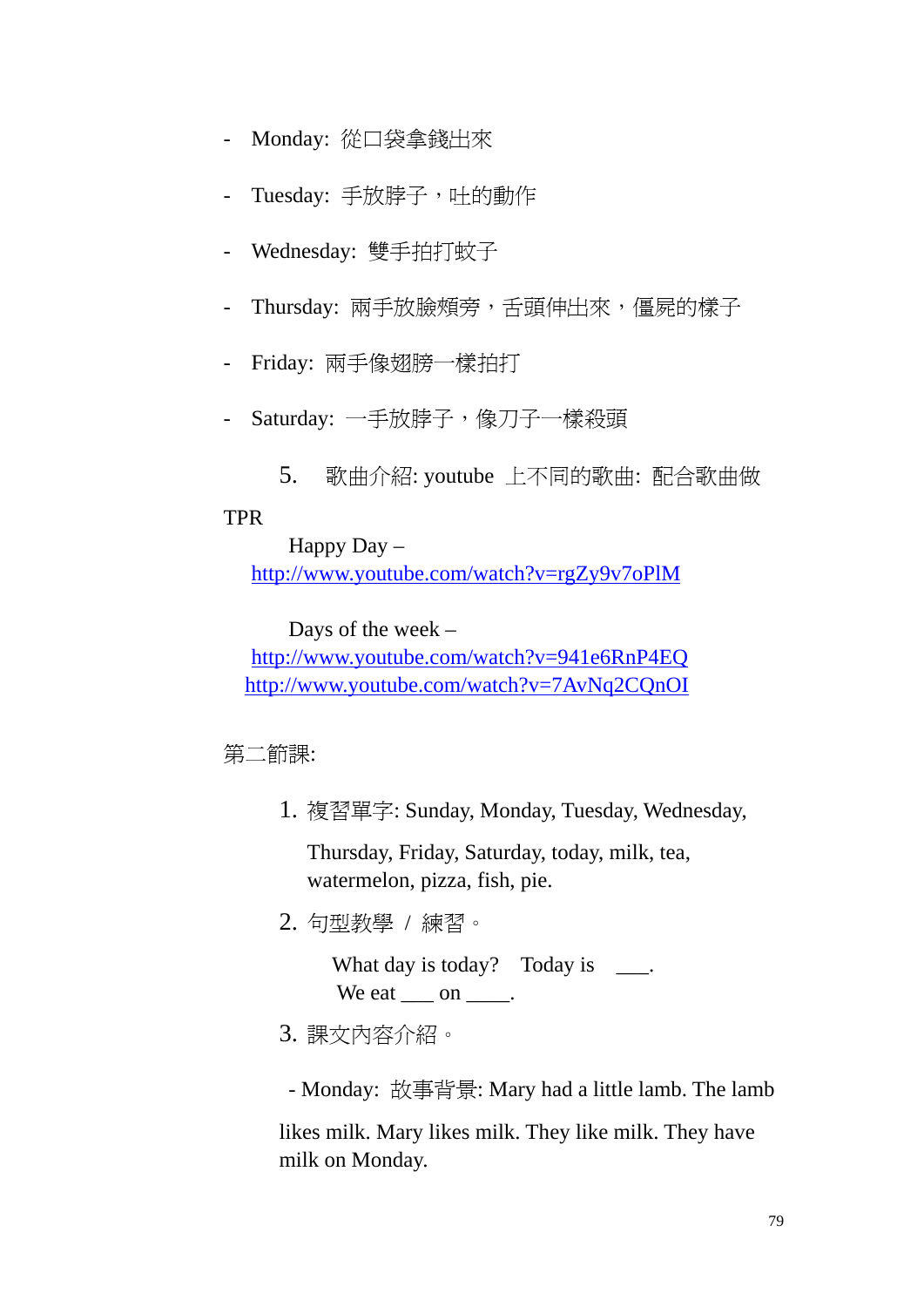- Tuesday: 故事背景: Jack and Jill. Jack and Jill went to

fetch water and they fall down. Mother gave them tea after they got home.

- Wednesday: 故事背景: Goldilocks and the three bears.

After goldilocks left their house, the bears ate watermelon.

- Thursday: 故事背景: Three little pigs. The wolf is

hungry, he saw the pigs are having pizza, so he wants to blow the house down and have the pizza.

- Friday: 故事背景: Three little kittens. The three little

kittens found their mittens, and their mother gave them fish.

- Saturday: 故事背景: Little red riding hood. After the hunter killed the wolf, they have pie together.

4. 課文練習: 個組派出低成就者說一個句子, ex. We like fish. 其他同學回答,Today is Friday, You eat fish on Friday. 依次輪流至各個小組都完成練習。

(三) 學習評量

Oral: 覆述故事

PTR: 配合單字與動作

學習單: 書出一星期中每天最想吃的東西 對話練習: 倆倆練習,問出同學最喜歡吃的食 物。

80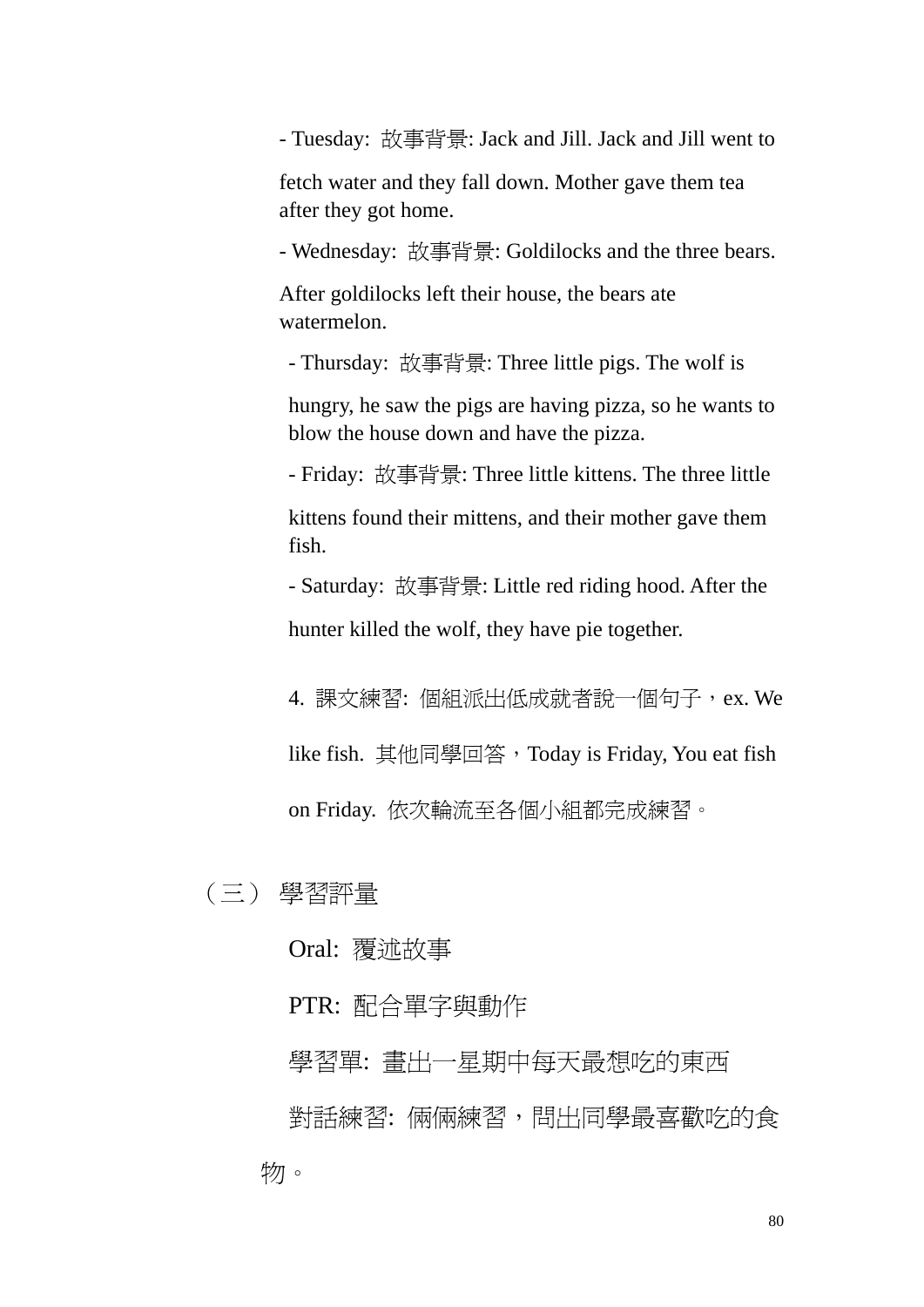貳、 教學成果

(含影片、照片、學生成果作品等)

#### 參、 教室觀察與教學省思

- I· 為了讓學生更容易記得順序與故事連結,故事的內容要 誇大拉長,結果是,老師說故事的時間佔了一半時間。 學生喜歡聽,但是,後續要學生簡單複製故事內容與學 習目標單字的時候,學生往往不知從何簡單起。所以, 老師需要調整故事內容,並且在要求學生複製之前,要 示範一次簡易版的,讓學生知道如何陳述。
- II· 連上兩節英文課的班級看似方便實施教學與製作錄影, 然而人算不如天算,教師本身的工作、氣候、公訂假日 及校內既訂課程安排的關係,造成這個班級從開學到月 考,實際上課只有三次。原先設計好的教案,不得已要 濃縮至 2 節課實施完成, 課程變得倉促與粗糙。改善的 方式是,沒有課程淮度或月考日期的壓力,老師和同學 可以從容的享受聽故事講故事甚至演故事的樂趣。
- III. 本課程上課時間相當接近月考,為了落實教學正常化以